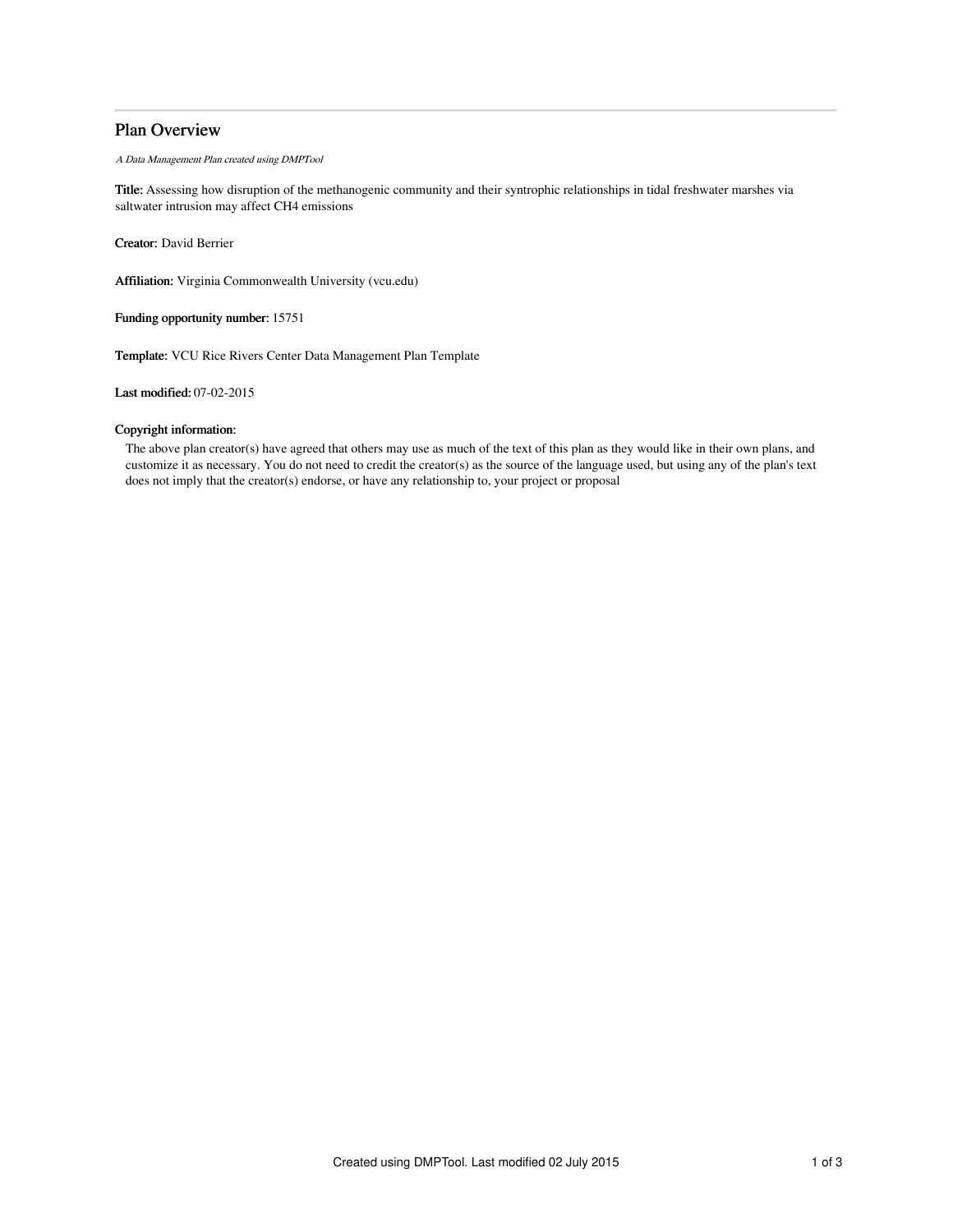# Assessing how disruption of the methanogenic community and their syntrophic relationships in tidal freshwater marshes via saltwater intrusion may affect CH4 emissions

## Types of data produced

Provide a description of the data you will collect or re-use, including the file types, dataset size, number of expected files or sets, and content. Data types could include digital spatial data, text, spreadsheets, images, 3D models, software, audio files, video files, reports, etc. Consider the following: o What data will be generated in the research? o What data types will you be creating or capturing? o How will you capture or create the data? o If you will be using existing data, state this and include how you will obtain it. o What is the relationship between the data you are collecting and any existing data? o How will the data be processed? o What quality assurance & quality control measures will you employ?

The field site soil redox and salinity will be measured prior to constructing microcosms. After the microcosms are constructed, methane flux, carbon dioxide flux, butyrate degradation rates, sulfate concentrations, organic matter content, C:N ratio and redox data will be collected from each microcosm during the experiment. Gas flux measurements will be determined using gas chromatography, sulfate and butyrate concentrations will be determined using ion chromatography, organic matter content will be determined gravimetrically, C:N ratios will be determined using a Perkin Elmer Series II CHNS/O Analyzer 2400, and redox and salinity will be measured using a salinity<br>redox probe. In addition total DNA/RNA will be extract sequencing. Data other than the 16s gene sequence data, all other data will be entered into excel and stored using XML formats and/or CSV formats. The environmental data will be analyzed by R and python using ANOVA, regressions analysis, t-tests, and correlated to sequence data using multivariate statistics (e.g. mantel tests). Using multiple reps and including blanks for every variable measured will maintain quality control.

## Data and metadata standards

Describe the format of your data; think about what details (metadata) someone else would need to be able to use these files. Describe the structural standards that you will apply in making data and metadata available. For example, for most ecological data, documentation should be structured in Ecological Metadata Language (EML). For GIS / geospatial data, FGDC compliant metadata must be generated for each GIS layer created and submitted to the Rice data holdings. An example of metadata could also be as simple as a "readme file" to explain variables, structure of the files, etc. Consider these questions: o Which file formats will you use for your data and why? o What contextual details (metadata) are needed to make the data you capture or collect meaningful? o What form will the metadata describing/documenting your data take? o How will you create or capture these details? o Which metadata standards will you use and why have you chosen them? (e.g. accepted domain-local standards, widespread usage) Environmental data, gas flux data, and butyrate degredation data will be entered into excel and stored as both EML and CSV for ease of use in the statistical program R and python. Sequence data from Illumina sequencing will be stored in FASTQ format. The data folder will contain a readme folder the indicates the methods used to collect data on each variable, and the units for the data as well as any labeling schemes. Sequencing conditions (e.g. primer concentration and illumina protocol) will be included in the readme file)

### Policies for access and sharing

It is the responsibility of researchers and organizations to make results, data, derived data products, and collections available to the research community in a timely manner and at a reasonable cost. In the interest of full and open access, data should be provided at the lowest possible cost to researchers and educators. Describe how and where you will make these data and metadata available to the community. Data and metadata should be made available in a timely and rapid data distribution; make sure you address how soon your data will be available. Indicate what data will be made available and preserved. Will data be accessible on a web page, by email request, via open-access repository, etc.? Consider these questions: o What data will be made available from the study and preserved for the long-term? o How and when will you make the data available? (Include resources needed to make the data available: equipment, systems, expertise, etc.) o What metadata/ documentation will be submitted alongside the data or created on deposit/ transformation in order to make the data reusable? o What related information will be deposited? o What is the process for gaining access to the data? o What resources will be needed to reuse the data? Examples include software or equipment. o How long will the original data collector/creator/principal investigator retain the right to use the data before opening it up to wider use?

The environmental data, gas flux measurements, butyrate degradation rates and genetic sequence data will be made available after the resulting manuscript and publication. Until then data will be stored on the VCU microbial ecology R drive and on the Franklin lab Dropbox. All raw data will be made available to Rice Center and if deemed appropriate will be stored on the University's Rice Rivers Center Google Drive. There should be no fee to access the data. Data may also be hosted on a website such as http://datadryad.org/, however the data will always be accessible by e-mailing either Dr. Rima Franklin (rbfranklin@vcu.edu) or myself, David Berrier (berrierdj@vcu.edu).

### Policies for re-use, distribution

Describe policies surrounding the re-use of your data. If you will not be making the data available for re-use immediately, explain why. Remember that the RRC specifies that you must make your data available no later than two years after your research is complete. If there are other policy issues regarding data access and re-use (ethical or privacy issues, for instance) elaborate on them here. Consider these questions: o When will you make the data available? o Does the original data collector/creator/principal investigator retain the right to use the data before opening it up to wider use? o Will any permission restrictions need to be placed on the data? o How long will the original data collector/creator/principal investigator retain the right to use the data before making them available for wider distribution? o Are there any embargo periods for political/commercial/patent reasons? If so, give details. o Are there ethical and privacy issues? If so, how will these be resolved? o Who will hold the intellectual property rights to the data and how might this affect data access? o What and who are the intended or foreseeable uses / users of the data?

There should be no restrictions on access or reuse of the data. The data will be made avaliable after the publication or two years, which ever is first. The metagenomic sequences, and it's correlation with environmental variables may be used by future wetland ecologist to understand methane production in relation to microbial species composition.

#### Data storage & preservation

Describe your long-term strategy for storing, archiving and preserving the data you will generate or use. Consider the following: o What is the long-term strategy for